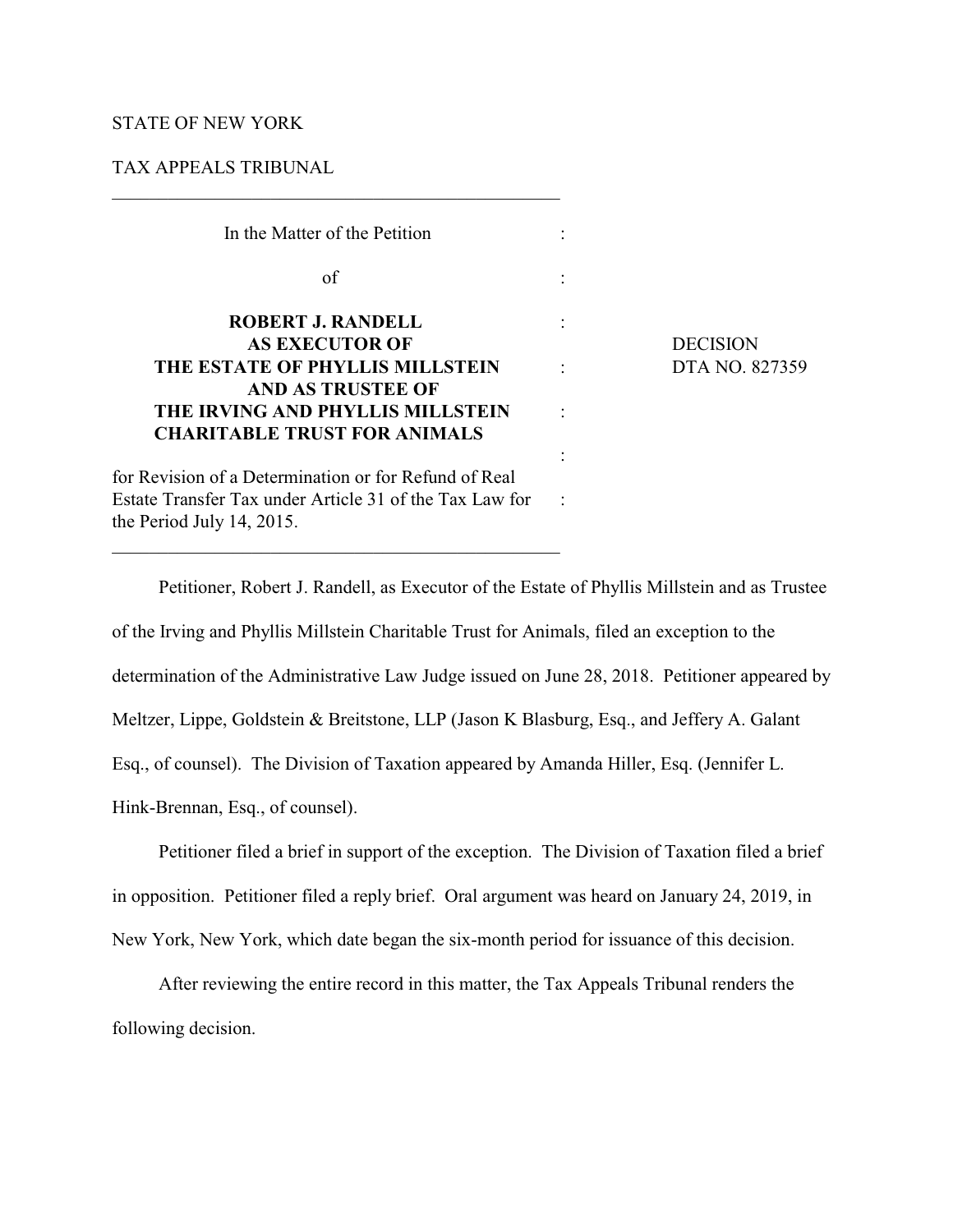#### *ISSUE*

Whether the Division of Taxation properly denied petitioner's claim for refund of real estate transfer tax with respect to a transaction occurring on July 14, 2015.

### *FINDINGS OF FACT*

We find the facts as determined by the Administrative Law Judge. These facts are set forth below.

1. Petitioner is the duly appointed executor of the Estate of Phyllis Millstein (Estate), and is the trustee of a trust, known as the Irving and Phyllis Millstein Charitable Trust for Animals (Trust), established under Article FIFTH of the May 1, 2001 Last Will and Testament of Phyllis Millstein (Will). The purposes of the Trust, as described in Article FIFTH of the Will, are to provide " . . . for the care of neglected and homeless animals and for the prevention of cruelty to animals, which may include public and private education, and research in connection therewith . .  $\cdot$  .  $\cdot$ 

2. Phyllis Millstein died a resident of New York, New York, on March 21, 2009, owning real property situated at 22 East 81st Street, New York, New York (Property). Her Will was duly admitted to probate by the Surrogate's Court, New York County, on March 18, 2010. Letters testamentary and letters of trusteeship were duly granted to petitioner on March 18, 2010.

3. Pursuant to Article FIFTH, Paragraph 1A of the Will, the residuary Estate passed to the Trust established by the Will. Title to the Property vested in the Trust.

4. By a letter dated May 30, 2014, the Internal Revenue Service (IRS) informed petitioner that the Trust was exempt from federal income tax under section 501 (c) (3) of the Internal Revenue Code (IRC) (26 USC), such that contributions, bequests, devises, transfers or gifts to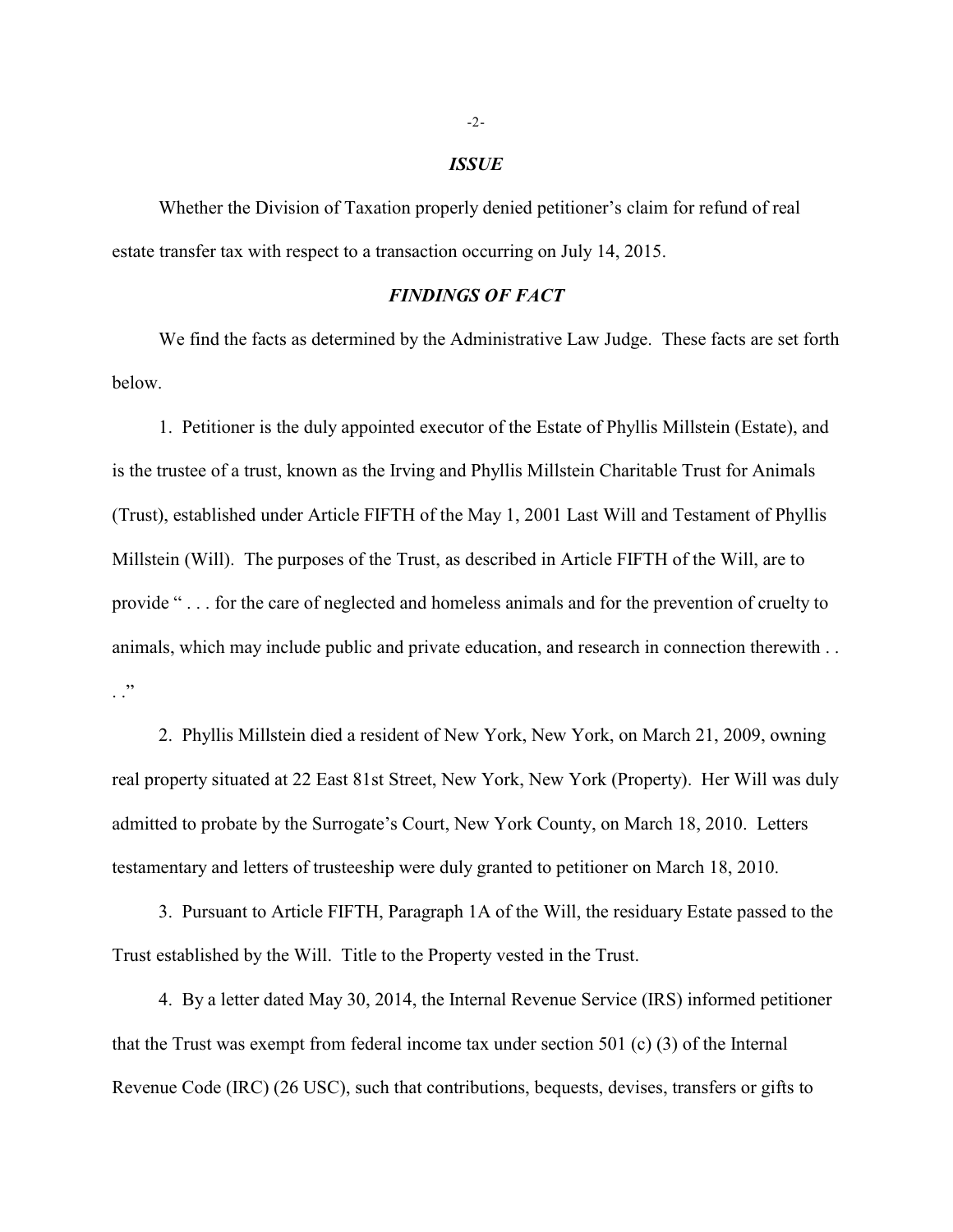the Trust are tax deductible under IRC (26 USC) §§ 170, 2055, 2106 and 2522. This letter further advised petitioner that organizations that are exempt under IRC (26 USC) § 501 (c) (3) are classified as either public charities or private foundations, that the Trust was classified as a private foundation within the meaning of IRC (26 USC) § 509 (a), and was required to file form 990-PF on an annual basis.

5. Similarly, the Trust was granted New York State and local sales and use tax exempt status with regard to its purchases, pursuant to an exempt organization certificate (form ST-119) issued by the Division on May 19, 2014.

6. On July 14, 2015, the Property was sold and transferred to 22 East 81st LLC (Purchaser), for the sum of \$15,600,000.00.

7. In connection with the sale of the Property, the Estate filed form TP-584 (combined real estate transfer tax return, credit line mortgage certificate, and certificate of exemption from the payment of estimated personal income tax), and paid, under protest, New York State real estate transfer tax (State Tax) under Tax Law article 31 in the amount of \$62,400.00.<sup>1</sup>

8. On July 31, 2015, the Estate assigned the right to make and file a refund claim, including the proceeds of any refund of the State Tax, to the Trust. In turn, petitioner filed form TP-592.2 (real estate transfer tax claim for refund), seeking a refund of the State Tax based upon the provisions of Tax Law  $\S$  1405 (a) (1) and (2) and 1405 (b) (1).

9. By a refund claim determination notice, dated September 4, 2015, the Division of Taxation (Division) denied petitioner's claim in full.

 $<sup>1</sup>$  There is no dispute as to the computation of the amount of real estate transfer tax that was paid and that</sup> would be due, assuming the transaction is properly subject to such tax.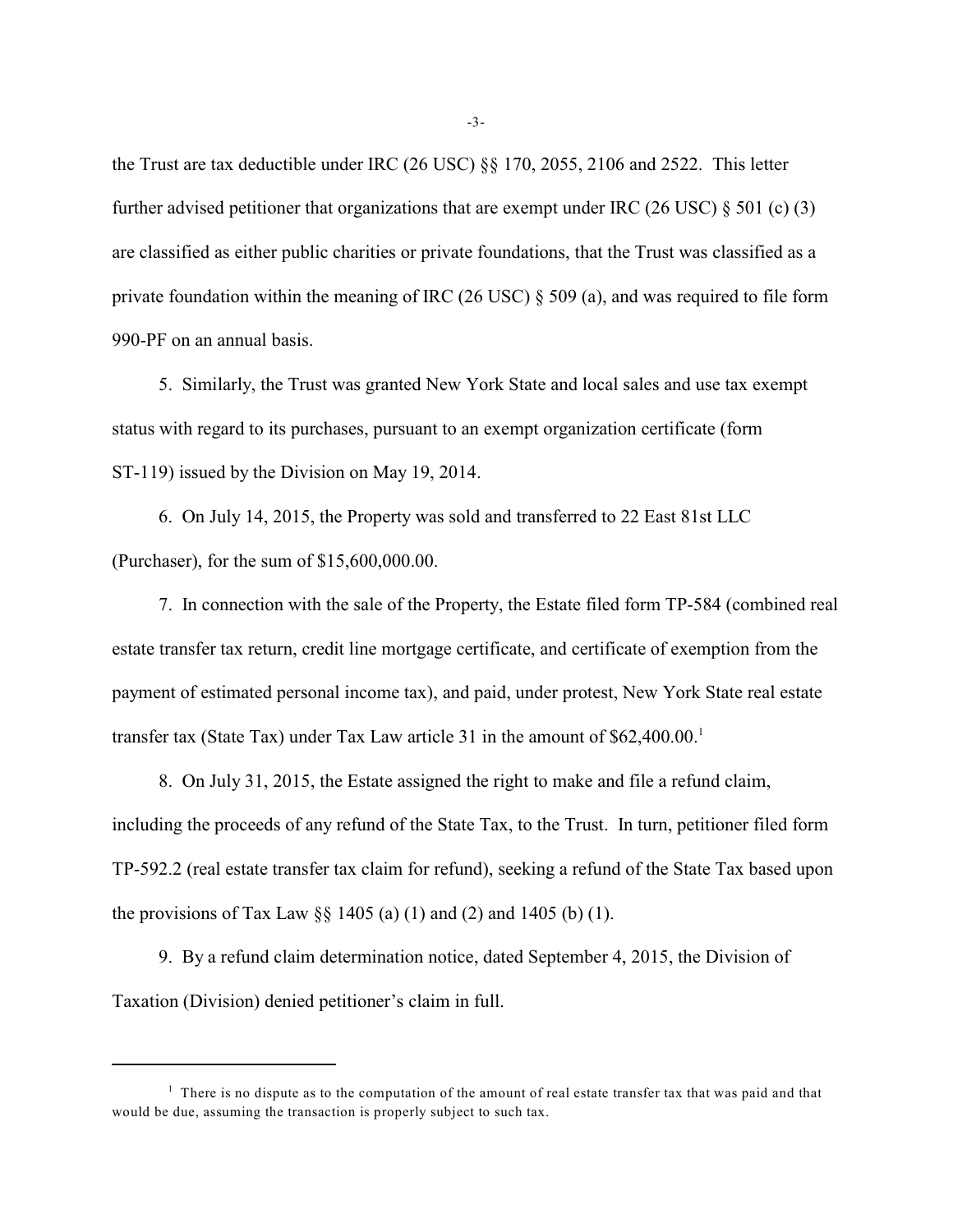10. In connection with the sale of the Property, the Estate also filed form NYC-RPT (real property transfer tax return), and paid, under protest, the New York City real property transfer tax (City Tax) in the amount of  $$409,500.00.<sup>2</sup>$ 

11. On July 31, 2015, the Estate assigned the right to make and file a refund claim, including the proceeds of any refund of the City Tax, to the Trust. In turn, petitioner filed an application to claim a refund of real property transfer tax, seeking a refund of the City Tax.

12. By a letter dated August 19, 2016, the New York City Department of Finance denied petitioner's claim for refund in full. Petitioner challenged this denial by filing a petition with the New York City Tax Appeals Tribunal, dated November 9, 2016, on the basis that the deed was made by the Trust (citing certain New York City Department of Finance letter rulings in support).<sup>3</sup> On January 17, 2017, the New York City Department of Finance issued to petitioner a check, refunding the full \$409,500.00 amount of the City Tax paid.

# *THE DETERMINATION OF THE ADMINISTRATIVE LAW JUDGE*

The Administrative Law Judge began his determination by reviewing the Tax Law provisions relating to the payment, and exemptions from payment, of the real estate transfer tax. As petitioner is seeking an exemption from payment of tax, the Administrative Law Judge determined that petitioner bears the burden of demonstrating entitlement to the exemption.

The Administrative Law Judge next determined that, regardless of whether the Estate or the Trust is considered the transferor with respect to the subject conveyance, neither of them

-4-

 $2$  There is no dispute as to the computation of the amount of New York City real property transfer tax that was paid and that would be due, assuming the transaction is properly subject to such tax.

<sup>&</sup>lt;sup>3</sup> The specifically cited letter rulings were: FLR- $(13)$  - RP - 2/84 (February 3, 1984) and FLR 94-4392 (November 7, 1994) [title to the Property vested in the Trust and deed was made by the Trust], and FLR - (47) - RP - 7/87 (July 1, 1987) [Estate was nominee for the Trust with respect to the Property].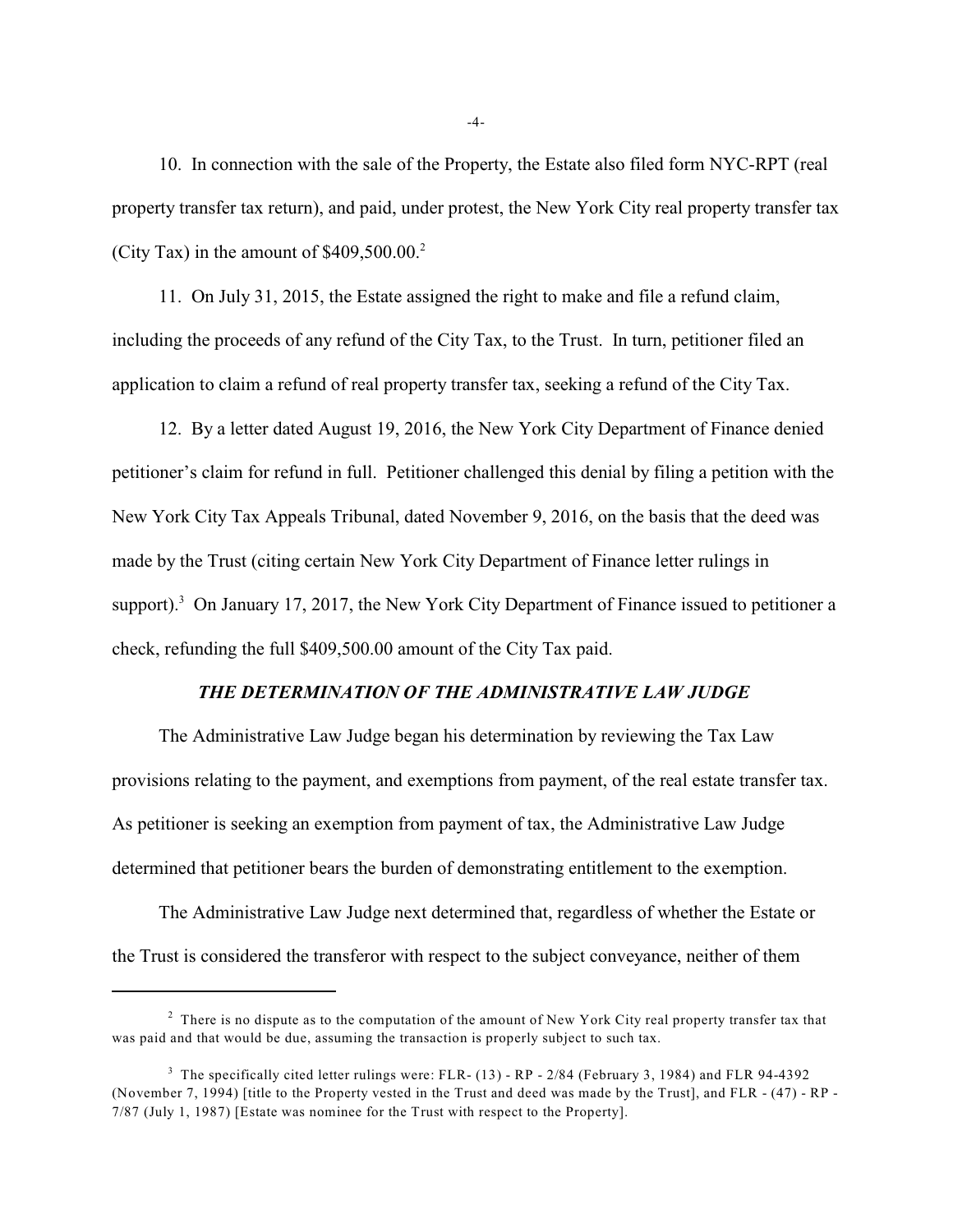comes within the terms of the exemptions pertaining to governmental bodies as specified under Tax Law article 31. He found that neither the Estate nor the Trust is the State of New York or the United States of America, or an agency or instrumentality of either of those governmental bodies. Further, he found no evidence that any governmental body had consented to have the Trust act on its behalf as an agency or instrumentality. He determined that the fact that the Trust is a charitable organization that is exempt with respect to income tax and sales tax does not concomitantly qualify the Trust for exemption from the real estate transfer tax. The Administrative Law Judge also found no evidence or claim that the purchaser to whom the property was conveyed was in any manner a governmental body, meaning that, in any event, the conveyance would be subject to tax.

Finally, the Administrative Law Judge reviewed the New York City Administrative Code provision that provides for exemption from the New York City real property transfer tax and found that, although the transaction in issue may have been properly exempt from the New York City tax, New York State does not provide the same exemption with respect to its real estate transfer tax under Tax Law article 31. Petitioner did not raise this argument on exception.

# *ARGUMENTS ON EXCEPTION*

As it did below, petitioner argues on exception that it is exempt from payment of the real estate transfer tax because it is an agency or instrumentality of the State of New York and the United States of America. It also argues that the real estate transfer tax should not apply to the subject conveyance since the government and general public directly benefitted from the net proceeds of the sale of the property.

-5-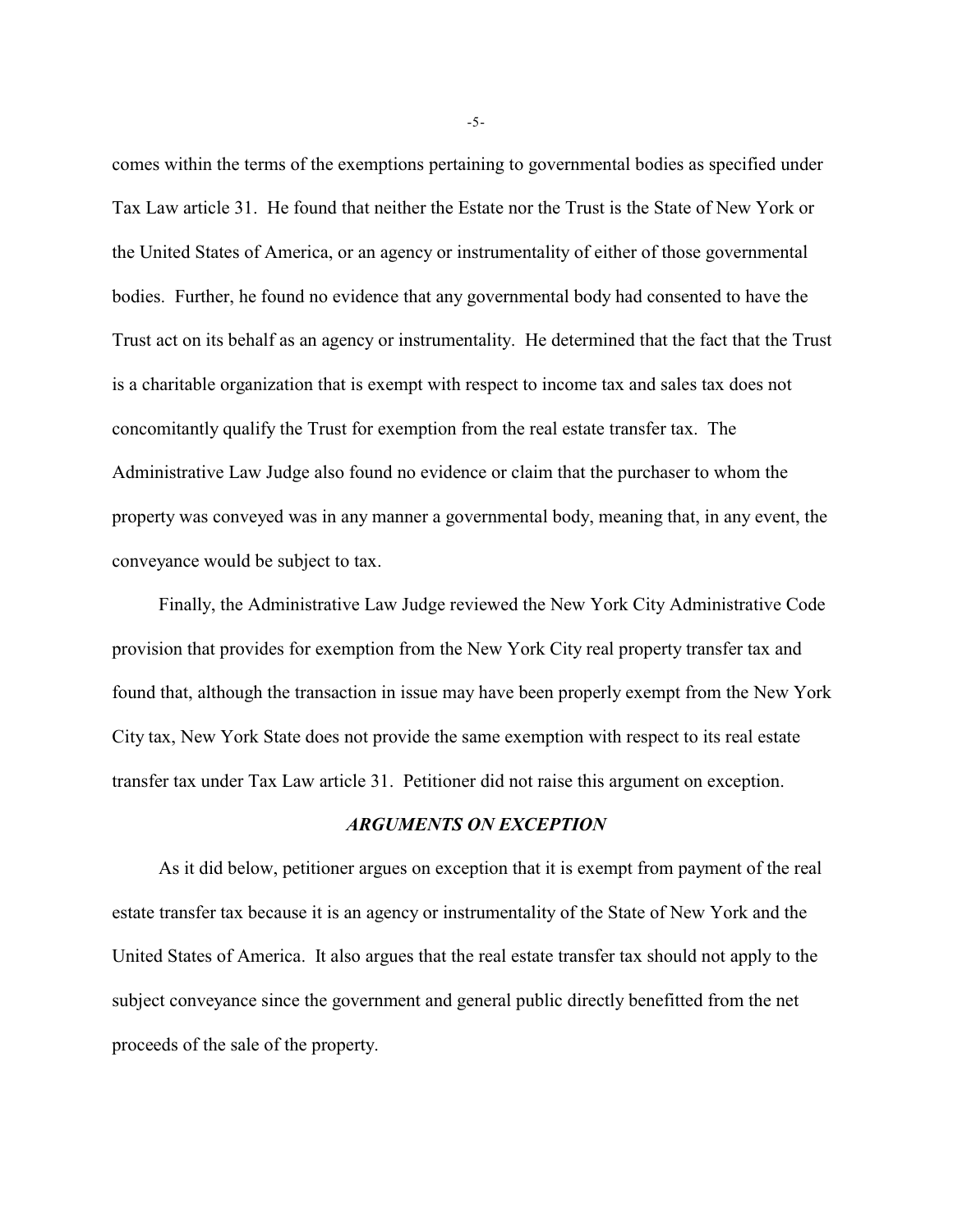Petitioner claims that the Trust is closely related to the government since the goal and purpose of the Trust is in alignment with the public policy of the State of New York and the United States. It claims that the financial burdens of the government are reduced by the work of the Trust. It further contends that because of its charitable and tax exempt status at the federal and state levels, the property of the Trust is dedicated to the public and the government exercises extraordinary control and oversight over the Trust, resulting in the Trust acting in a representative capacity with respect to the government. It claims that the Trust and trustee are fiduciaries charged with assuring that trust funds are maintained and expended for public use or in support of a public purpose subject to the control and oversight of the government.

Petitioner disagrees with the Administrative Law Judge's determination that the government must consent in order for an agency relationship to exist and, instead, contends that the agent must consent to act for the principal and the principal must authorize the agent to act subject to the principal's control. Petitioner argues that here, the Trust consented to act on behalf of the government and that the government authorized the Trust to act subject to its oversight and control. Petitioner claims that the government's authorization was implicit in the relationship since the government oversees the Trust and places certain requirements on the Trust, such as the requirements to expend its resources solely for charitable purposes, to refrain from self dealing, and to make minimum distributions of its assets annually.

Finally, petitioner states that animal welfare and protection is an important public policy of both the federal and state governments. It claims that since the key purpose of the Trust is in effect providing direct and substantial financial support to the government in furtherance of that

-6-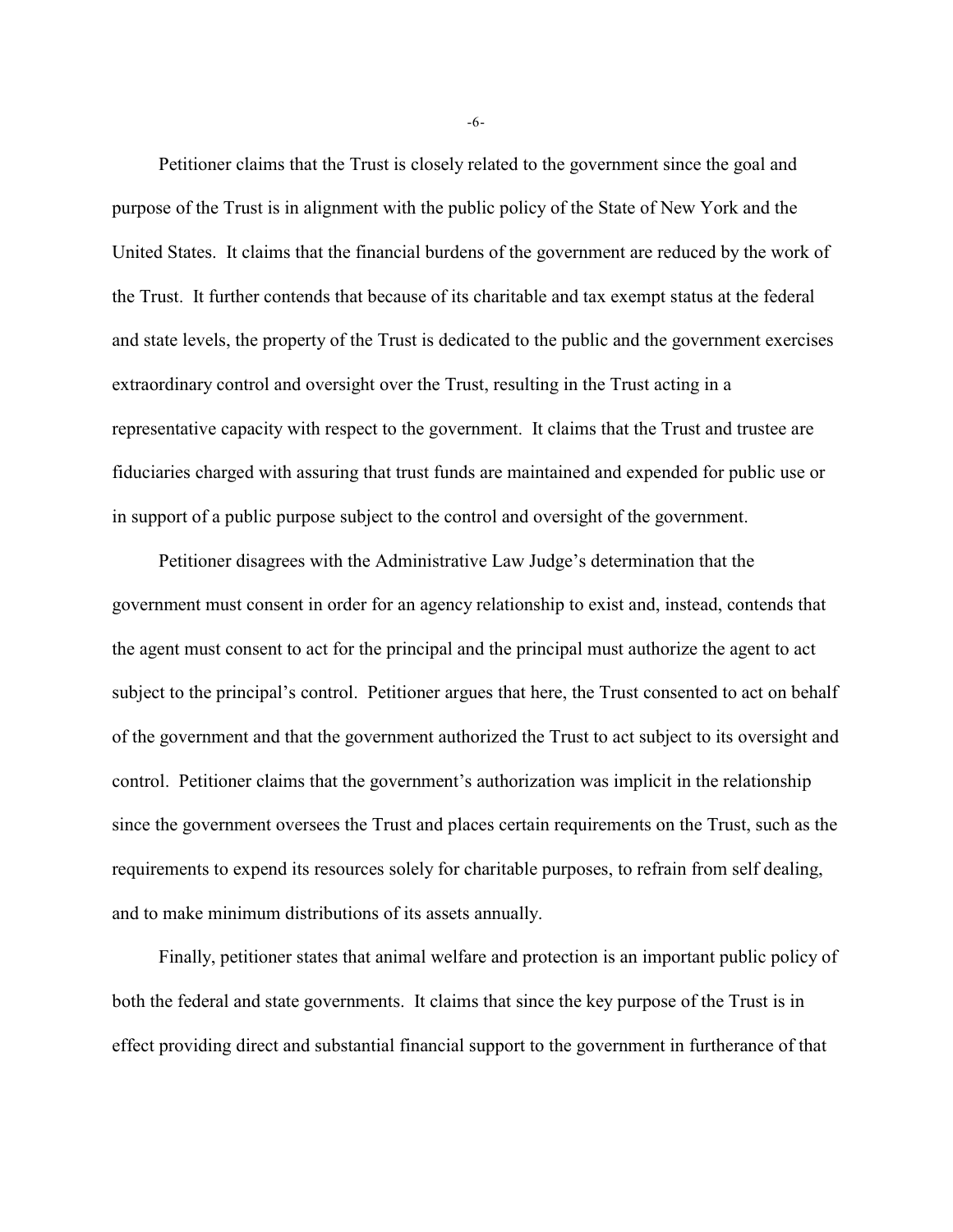public policy, the imposition of a tax on the Trust places an undue burden on the implementation of the public policy and, therefore, is not valid.

The Division asserts that the burden of proof is on petitioner and that it has failed to establish entitlement to the exemption. The Division contends that the Trust was not a party to the sale, but in any event, neither the Estate nor the Trust is an agency or instrumentality of the State of New York or the United States of America such that either would be entitled to exemption from payment of the real estate transfer tax. The Division further argues that the conveyance itself is not exempt from tax, as the grantee is not one of the governmental entities specified in Tax Law Article 31.

The Division does not disagree that the work of the Trust is in the public interest, but contends that the fact that the Trust does good work and reports to the government does not make it an instrumentality of the government. It contends that many, if not most, charitable organizations provide assistance that may indirectly reduce the burdens placed on government and that to accept petitioner's position would mean that all 501 (c) (3) tax exempt charitable organizations were instrumentalities of the government, a result that only the Legislature can effect. Lastly, the Division argues that even if the Trust were exempt, transfer tax would still be owed because the purchaser and grantee is not tax exempt and is clearly not an instrumentality of the government.

#### *OPINION*

Tax Law § 1402 imposes a real estate transfer tax "on each conveyance of real property or interest therein" (Tax Law § 1402 [a]) and Tax Law § 1404 provides that all conveyances are presumed subject to the tax (Tax Law  $\S$  1404 [b]). Tax Law  $\S$  1404 (a) specifies that the real

-7-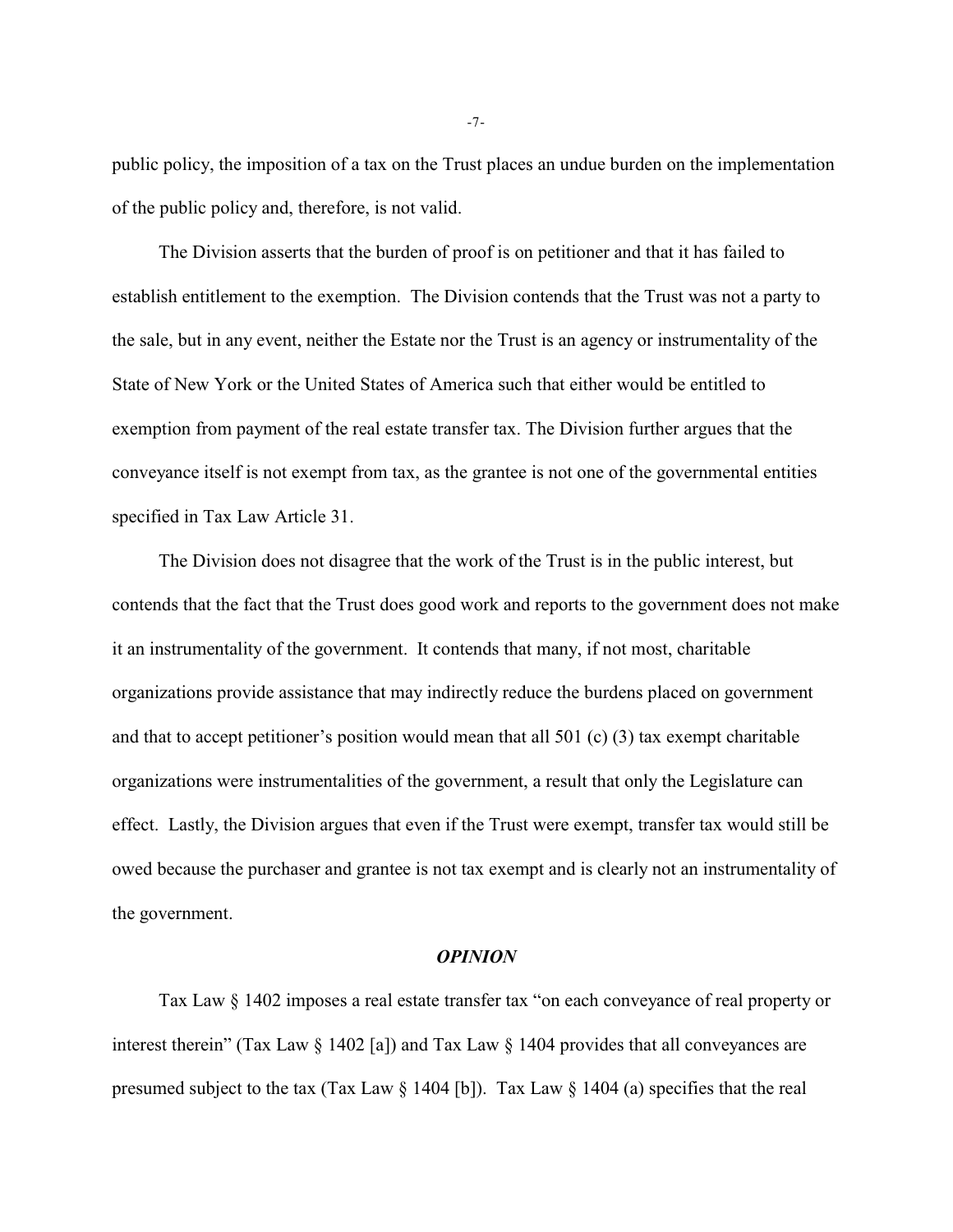estate transfer tax shall be paid by the grantor, unless the grantor is exempt from payment of the

tax, in which case, the grantee shall be liable for the tax.

Tax Law § 1405 (a) and 20 NYCRR 575.9 (b) specify certain transferors as exempt from

the payment of the foregoing tax, as follows:

"(a) The following shall be exempt from payment of the real estate transfer tax:

1. The state of New York, or any of its agencies, instrumentalities, political subdivisions, or public corporations . . . .

2. The United Nations, the United States of America and any of its agencies and instrumentalities.

The exemption of such governmental bodies or persons shall not, however, relieve a grantee from them of liability for the tax."

Tax Law § 1405 (b) (1) provides, in relevant part, as follows:

"(b) The tax shall not apply to the following conveyances:

1. Conveyances to the United Nations, the United States of America, the state of New York, or any of their instrumentalities, agencies or political subdivisions (or any public corporation, including a public corporation created pursuant to agreement or compact with another state or the Dominion of Canada); ...."

Exemption from the payment of the real estate transfer tax, like all tax exemptions, must

be strictly and narrowly construed. It is well established that the taxpayer bears the burden of

proving any exemption from taxation (*Matter of 677 New Loudon Corp. v State of N.Y. Tax*

*Appeals Trib.*, 19 NY3d 1058 [2012] *rearg denied* 20 NY3d 1024 [2013], *cert denied* 571 US

952 [2013]). Furthermore, in construing a tax exemption statute, the well settled rule is that any

ambiguity or uncertainty must be resolved against the exemption (*id.*). A statutory exemption

from tax will never be implied from language which will allow any other reasonable construction

(*see City of Rochester v Union Free School Dist. No. 4 of Town of Livonia*, 255 App Div 96,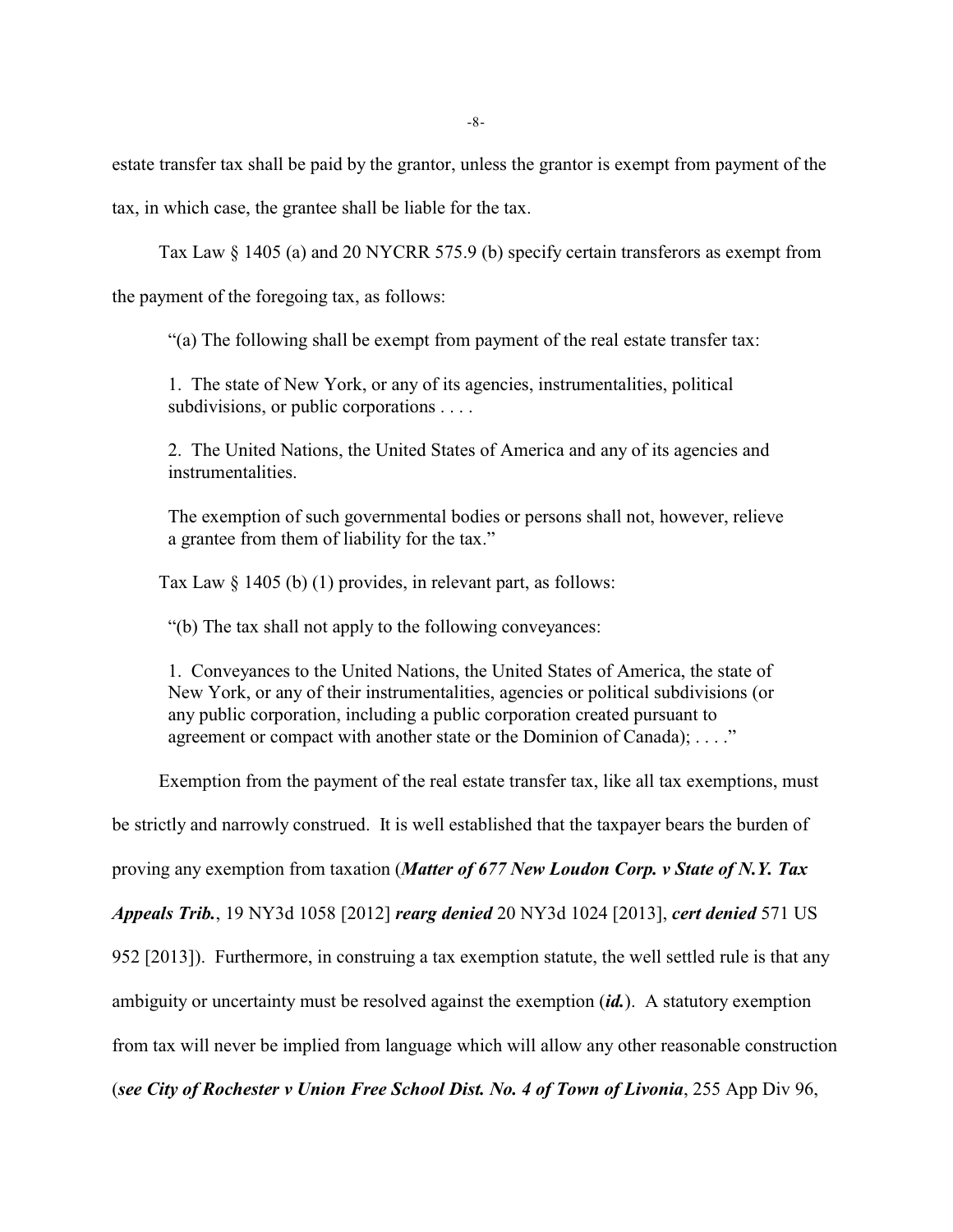98 [4th Dept 1938], *affd* 280 NY 531 [1939]). Here, petitioner seeks the benefit of the exemption and, therefore, bears the burden of demonstrating that the subject conveyance, or the parties thereto, come within the language of the statute granting exemption (*see Matter of Grace v New York State Tax Commn.*, 37 NY2d 193 [1975], *rearg denied* 37 NY2d 816 [1975], *lv denied* 338 NE2d 330 [1975]). 4

Petitioner first contends that the Trust is eligible for exemption from payment of the real estate transfer tax because it is an agency or instrumentality of the United States of America and the State of New York under Tax Law  $\S$  1405 (a) (1) and (2). It bases that contention on its belief that the Trust is providing direct and substantial support to the government in furtherance of the government's responsibility to protect the welfare of animals. It cites to provisions found in the Animal Welfare Act (7 USC § 2131) and the New York Agriculture and Markets Law (NY Agri and Mkts Law §§ 106 and 353) as support for its contention. Petitioner contends that the Trust, in carrying out its purpose to protect the welfare of animals, is acting in a representative capacity on behalf of the public-at-large and, thus, the United States of America and the State of New York.<sup>5</sup>

-9-

<sup>&</sup>lt;sup>4</sup> The Administrative Law Judge did not make a determination on the issue of whether the Estate or the Trust is the proper party in interest, deciding that neither of them is one of the specified entities that are entitled to exemption from payment of the real estate transfer tax under Tax Law article 31. Since the Division took no exception to the determination, for the limited purposes of deciding upon this exception, we will accept petitioner's position that the title to the property had vested in the Trust and that the Estate was acting as nominee or agent for the Trust with respect to the sale of the property.

<sup>&</sup>lt;sup>5</sup> It is noted that for purposes of exemption from sales and use taxes pursuant to Tax Law  $\S$  1116, the Division's regulations provide that the phrase "[A]gencies and instrumentalities of the State" means any authority, commission or independent board *created by an act of the Legislature for a public purpose* (*see* 20 NYCRR 529.2 [a] [1] [emphasis added]). Similarly, "[A]gencies and instrumentalities of the United States" means any authority, commission or independent board *created by an act of Congress for a public purpose, and which is immune from state taxation* (*see* 20 NYCRR 529.3 [a] [1] [emphasis added]).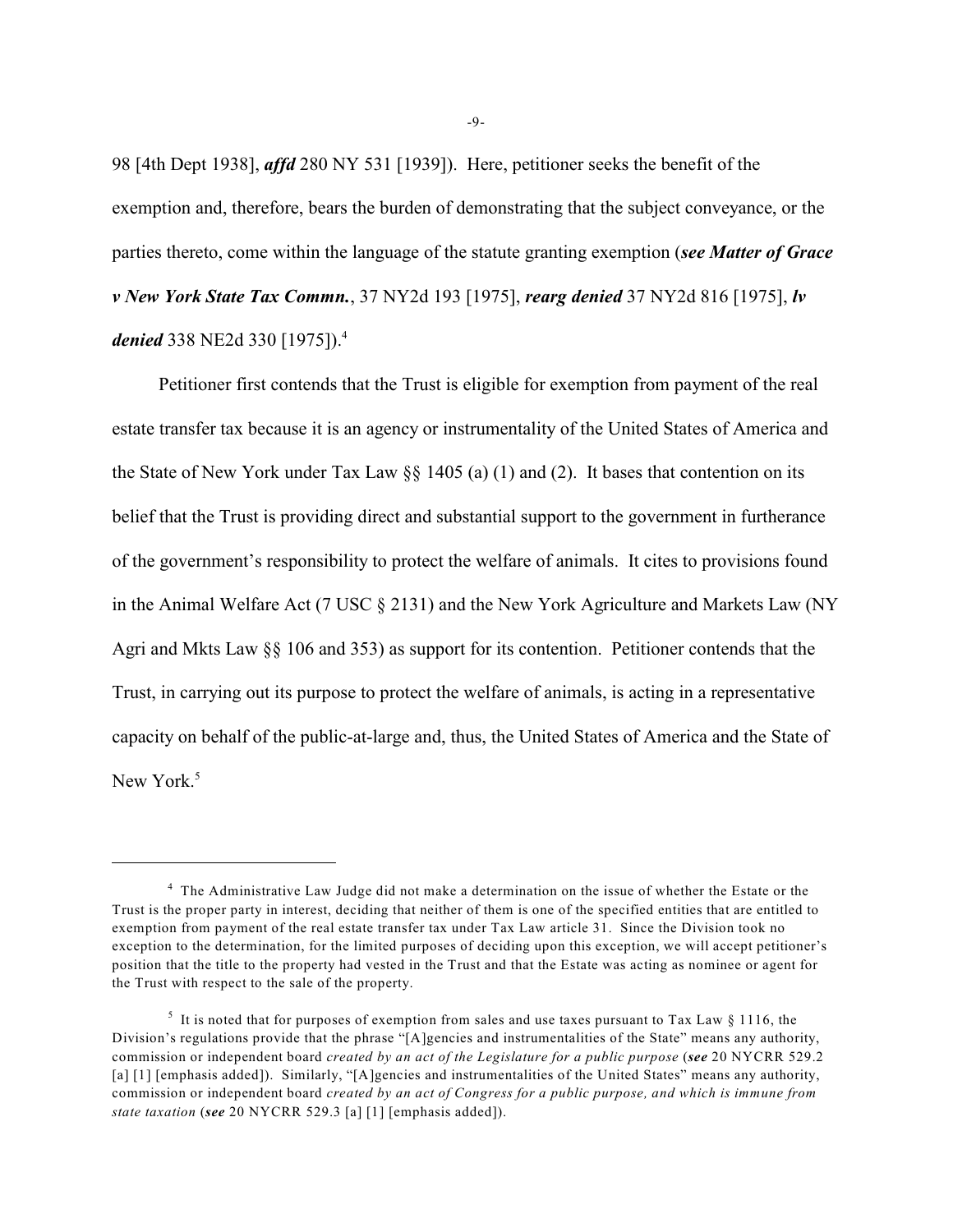Petitioner argues that the federal and state governments authorized the Trust to act on their behalf. Petitioner explains that such authority was implicit in the relationship since the government was aware of the Trust and exerted supervision and control over the Trust by requiring, for instance, that the Trust not engage in self dealing, that it expend its assets solely for public and charitable purposes and that it make an annual minimum distribution of assets (*see generally* IRC [26 USC] subtit D ch 42 sub ch A; EPTL ch 17-B, art 8; 13 NYCRR ch V, for requirements related to IRC [26 USC] § 501 [c] [3] tax exempt and charitable organizations). Petitioner contends that by virtue of the government's "extraordinary" control over the Trust, the Trust property is dedicated to the public and the trustee is a fiduciary owing a duty to the government and the public to properly manage and administer the trust funds for the public benefit. As such, petitioner contends that an agency or instrumentality relationship exists between the Trust and the government as the Trust consented to act on behalf of the government and the government authorized the Trust to act subject to its control (*see Matter of Friends of the Town of Pelham Public Lib., Inc.*, Tax Appeals Tribunal, September 3, 1992). We do not agree.

"'Agency' is the fiduciary relationship that arises under New York common law when one person (a "principal") manifests assent to another person (an "agent") that the agent shall act on the principal's behalf and subject to the principal's control, and the agent manifests assent or otherwise consents so to act" (2A NY Jur 2d, Agency  $\S$  1). "An agency relationship arises where one party is specifically authorized to act on behalf of another in dealings with third persons" (2A NY Jur 2d, Agency  $\S 2$ ). The authorization of the principal is necessary to establish an agency

-10-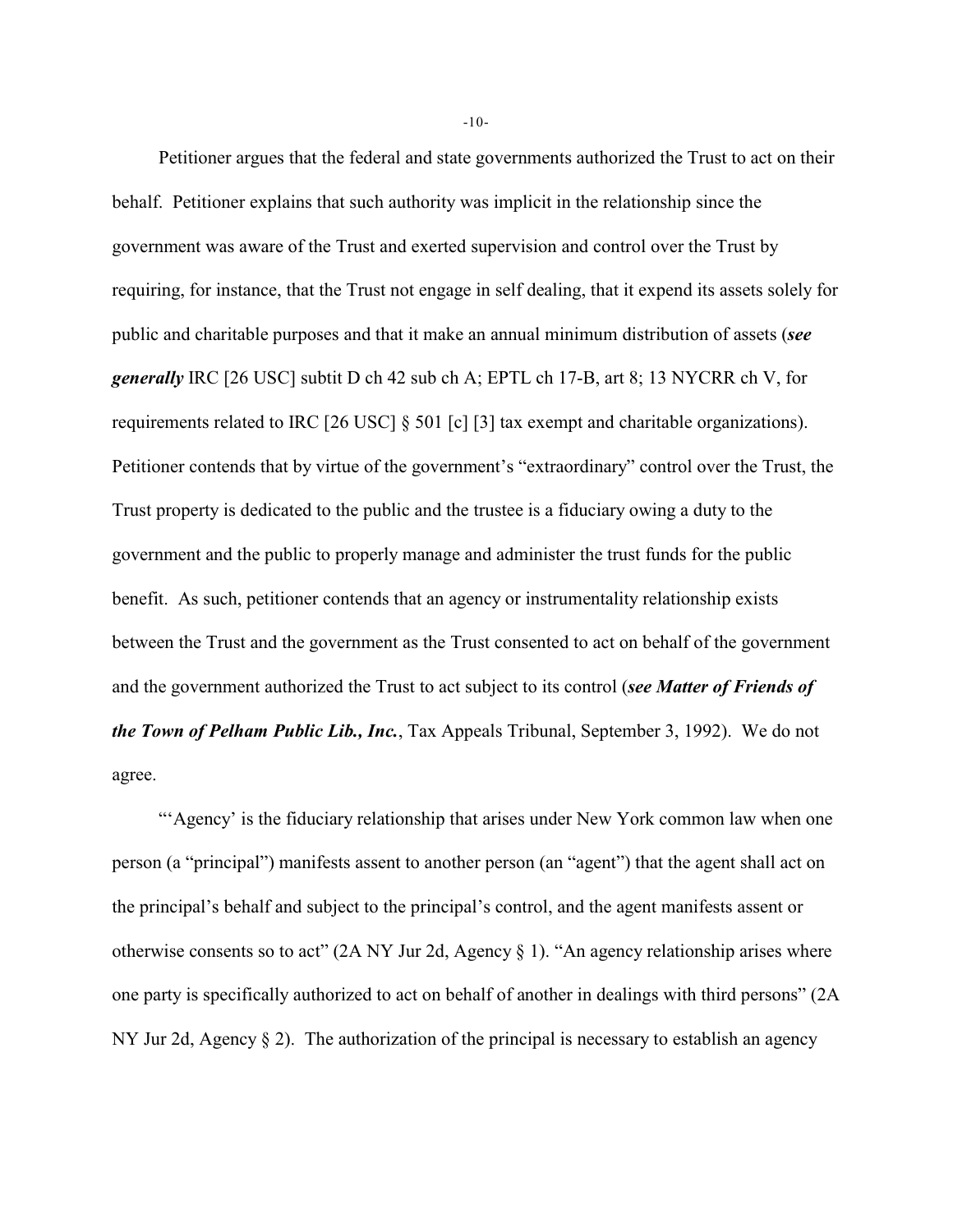relationship (*see Matter of Hooper Holmes, Inc. v Wetzler*, 152 AD2d 871 [3d Dept 1989], *lv denied* 75 NY2d 706 [1990]).

While the public policy of the federal and state governments may be to support the protection and welfare of animals; while the Trust funding may reduce the financial burdens placed upon the government; and while the public-at-large may benefit from the work of the Trust, there is no evidence indicating that any governmental body specifically authorized the Trust to act "on its behalf" as an agency or instrumentality (*see Philadelphia Nat. Bank v United States*, 666 F2d 834 [3d Cir 1981], *cert denied* 457 US 1105 [1982] [finding that the term "on behalf of" would require the organization seeking government status to be a "wholly governmentally controlled entity, performing a wholly governmental function"]).

The Trust was not created by an act of the Congress or the State Legislature, or by an executive action of either the President of the United States or the Governor of New York. There is no evidence of any legislative, executive or contractual delegation to exercise any authority or function "on behalf of" the federal or state governments (*cf. State of Michigan v United States*, 40 F3d 817 [6th Cir 1994] [Michigan education trust is a public agency explicitly authorized to exercise contracting powers "on behalf of the state"]; *see Commr. of Internal Revenue v Shamberg's Estate*, 144 F2d 998 [2d Cir 1944], *cert denied* 323 US 792 [1945] [Port Authority of New York created by states of New York and New Jersey and approved by Congress is a political subdivision of the state]; *Commr. of Internal Revenue v White's Estate*, 144 F2d 1019 [2d Cir 1944], *cert denied* 323 US 792 [1945] [Triborough Bridge Authority created by statute is a subdivision of the state empowered to exercise governmental functions "on behalf of" the City of New York]; *Matter of American Socy. for Prevention of Cruelty to Animals v Tax Commn.*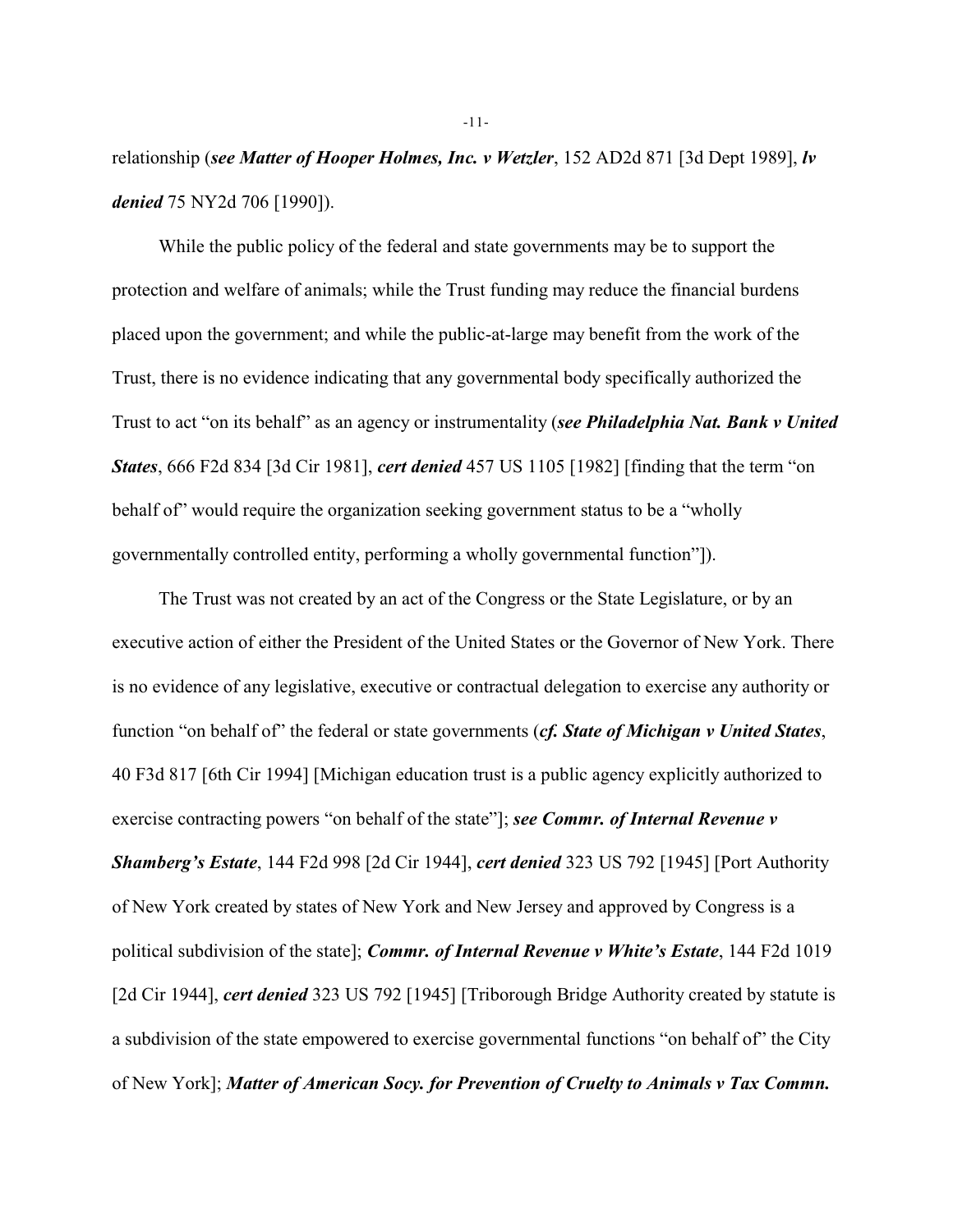*of City of N.Y.*, 113 Misc 2d 427 [Sup Ct, NY County 1981] [ASPCA organized by special legislative act and the City of New York transferred its police and licensing function regarding animals to the ASPCA].

Further, we cannot say that the Trust is so closely related to the government or governmental activity as to become a tax exempt agency or instrumentality (*see Dept. of Empl. v United States*, 385 US 355 [1966] [finding that American National Red Cross is an instrumentality of the federal government]; *Hudson Val. Fed. Credit Union v New York State Dept. of Taxation & Fin.*, 20 NY3d 1 [2012] [finding federal credit union is not so closely connected to the federal government that they cannot realistically be viewed as separate entities]; *Director of Revenue of Missouri v Cobank ACB*, 531 US 316 [2001] [an instrumentality is entitled to implied tax immunity only when it is so closely connected to the government that the two cannot realistically be viewed as separate entities]).

The Trust was created and authorized by Phyllis Millstein in her Last Will and Testament, which outlines the objectives of the Trust (*see* finding of fact 1). The Trust document details, in over 15 paragraphs, the explicit powers given to the trustee. The Trust is primarily under the control of the trustee who manages the Trust assets and who acts independently in determining how to allocate the Trust funds subject to the regulatory oversight of the government. Neither the federal nor state government has the power and interest of an owner.

While it is true that the Trust is subject to various requirements at the state and federal levels, they are merely general regulations that apply to all charitable organizations similarly classified by the IRS and the State of New York. Indeed, Mrs. Millstein recognized the need to

-12-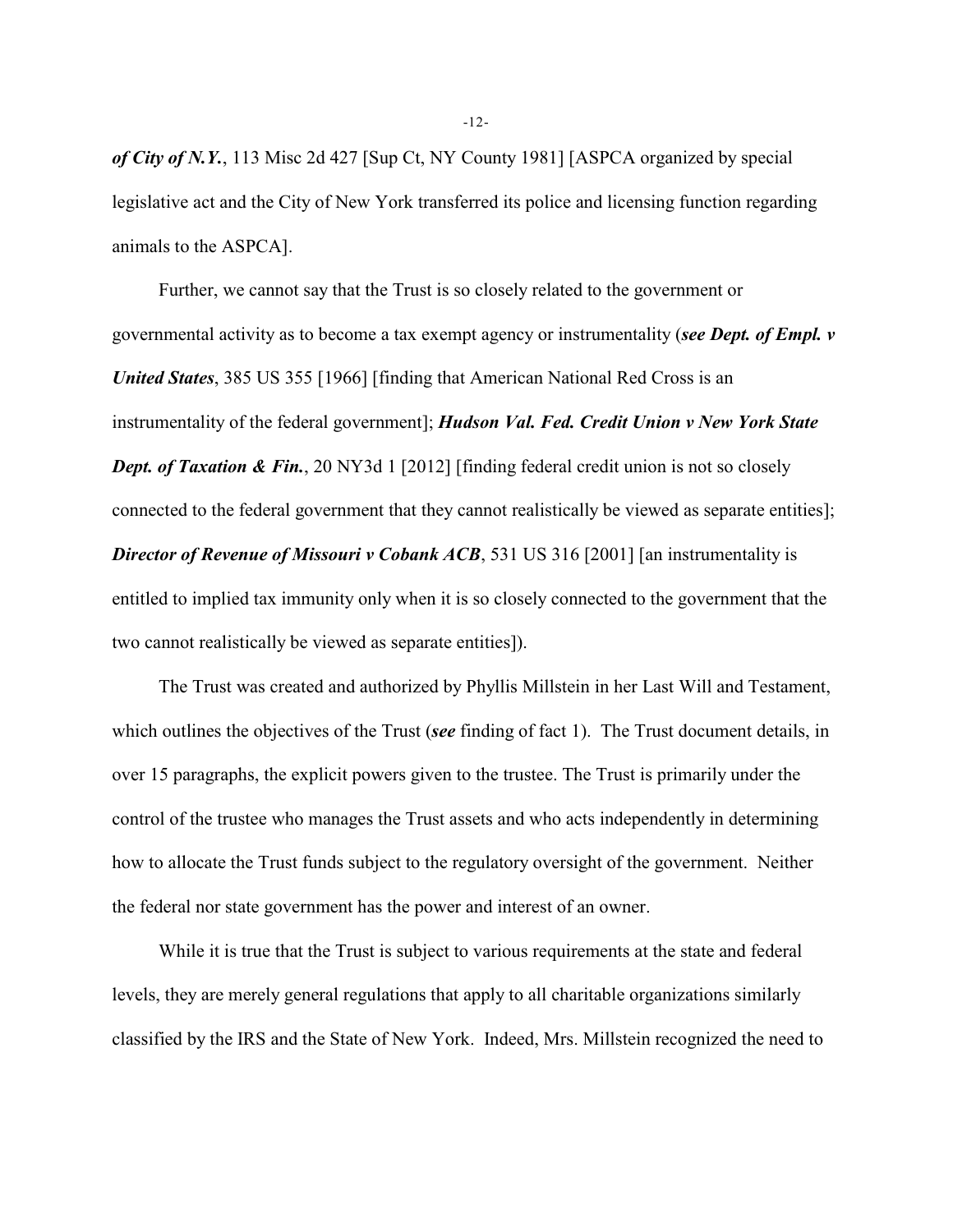abide by those regulations. Article FIFTH of her Last Will and Testament, which is part of the record below, directs in the second subsection thereof that:

"It is my intention that this trust qualify as a 'charitable trust' under Article 8 of the New York Estate, Powers and Trust Law and under the Internal Revenue Code of 1986, as amended, as a section 501 (c) (3) 'tax exempt organization', and that this devise and bequest of my residuary estate to the within trust qualify for Federal and New York State estate tax deductions as a charitable organization. Accordingly, any provision under this paragraph FIFTH or elsewhere in this Will, that would serve to disqualify this trust and/or this devise and bequest of my residuary estate for such treatment, shall, without affecting the validity of any other provision hereunder, be deemed to be invalid and a nullity. My Trustee, acting alone and without the approval of any court or any person interested in this trust, shall have the power to amend this trust in any manner required for the sole purpose of ensuring that the trust qualifies and continues to qualify as a 'charitable trust' as above."

Thus, we cannot agree that the Trust is "controlled" by the government in any ownership sense when the only involvement of the government is to ensure the Trust's adherence to rules that are regulatory in nature and that are intended to protect the public interest. Simply put, the regulatory scheme set up by the federal and state governments to protect and safeguard against improper expenditure of charitable funds does not transform the Trust into a government agency or instrumentality for purposes of the exemption under Tax Law article 31.

Petitioner further argues that the subject conveyance itself is exempt pursuant to Tax Law § 1405 (b) (1) since the government and public at large "directly" benefitted from the net proceeds realized on the sale of the subject property. Again, we cannot agree. To be sure, the general public is benefitted by the funding that the Trust provides and such funding very well may serve to reduce the financial burdens placed upon the government. The assets of the Trust, however, are not federal or state money and, although petitioner contends that the government directly benefitted from the proceeds of the sale, there is no evidence that any part of the sale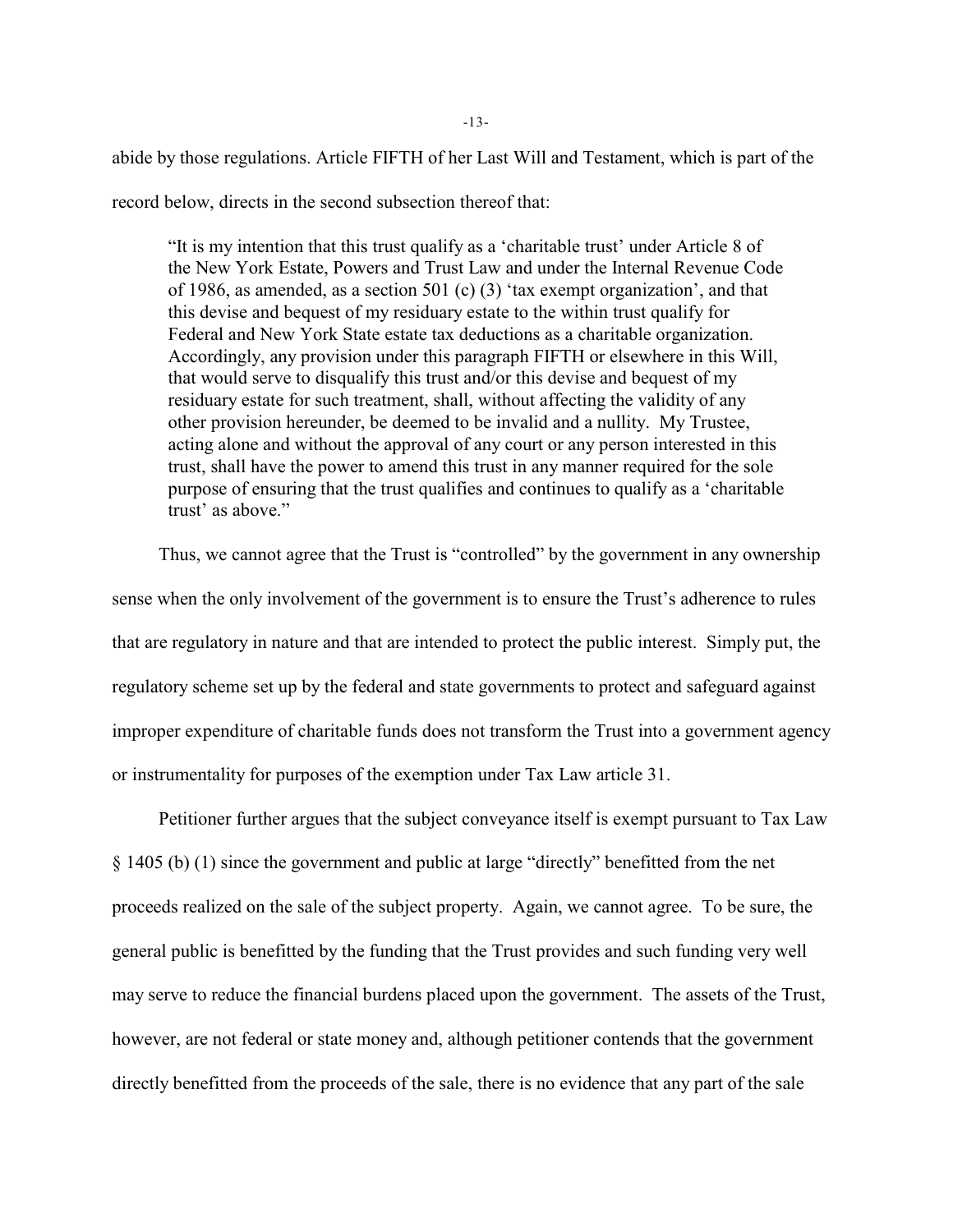proceeds were distributed to the state or federal governments or counted as federal or state revenue. There is no evidence or indication that legislative appropriations for animal welfare and protection would be increased in the absence of the Trust. Further, on dissolution of the Trust, its assets would be distributed to other charitable organizations, not to the federal government or State of New York. Tax Law § 1405 (b) provides an exemption when the grantee is one of the specified government parties to the transaction. Since there is no evidence that the purchaser, to whom the property was conveyed, was one of the specified governmental bodies, petitioner's claim must fail. As stated above, the language of a tax exemption statute must be strictly and narrowly construed and we may not extend it to encompass the meaning asserted by petitioner.

Finally, petitioner argues that imposing a tax on an otherwise tax-exempt organization that is engaged in furthering an important public policy places an undue burden on the implementation of that public policy and is not a valid tax. We cannot construe a policy to protect animals as giving petitioner an exemption from the real estate transfer tax without the existence of a statute by which an exemption from this specific tax is granted by the Legislature.

Upon due consideration of the arguments put forth on exception, we find that petitioner has failed to meet its burden to establish its entitlement to an exemption from tax and we affirm the determination of the Administrative Law Judge.

Accordingly, it is ORDERED, ADJUDGED and DECREED that:

1. The exception of Robert J. Randell, as Executor of the Estate of Phyllis Millstein and as Trustee of the Irving and Phyllis Millstein Charitable Trust for Animals, is denied.

2. The determination of the Administrative Law Judge is affirmed.

-14-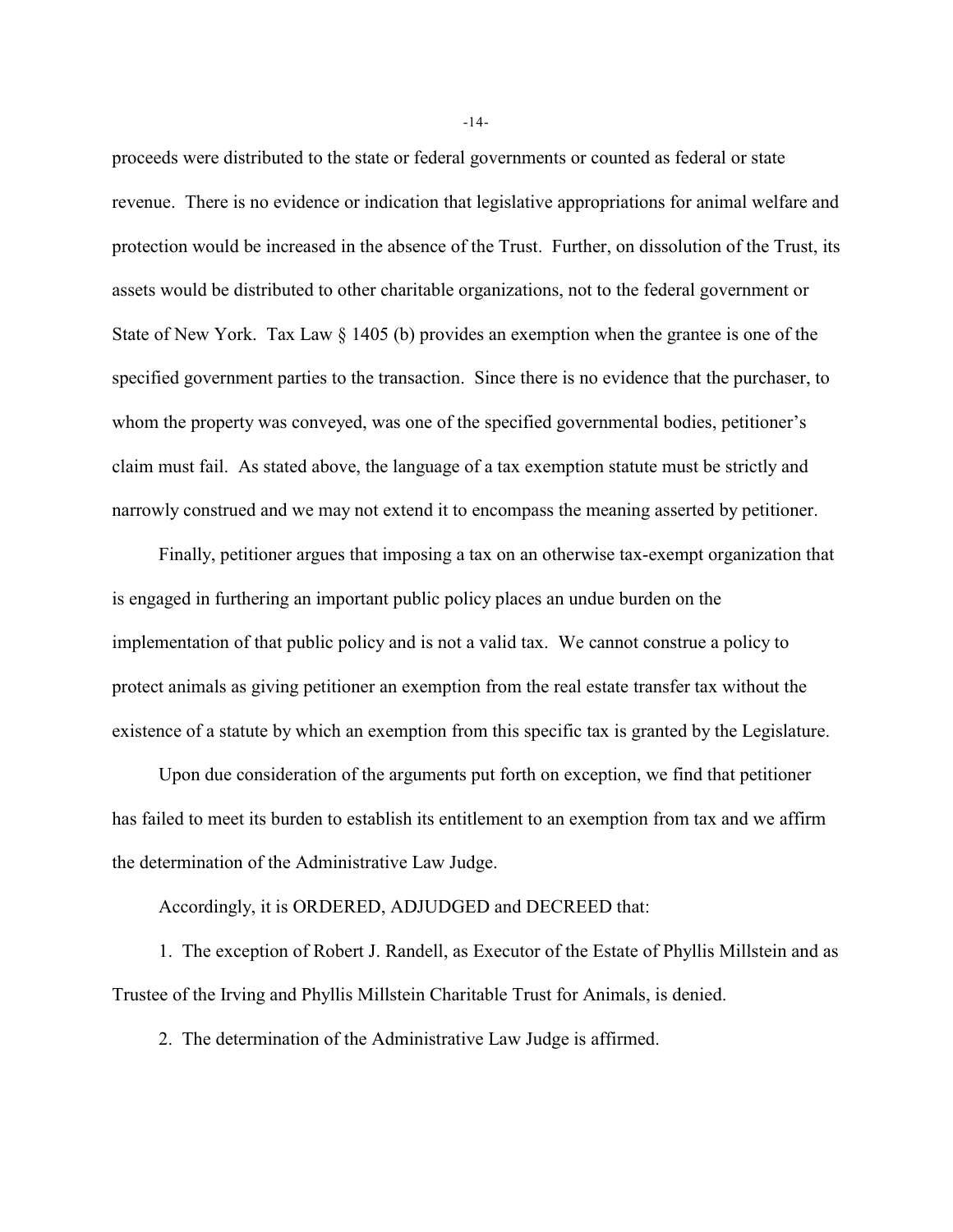3. The petition of Robert J. Randell, as Executor of the Estate of Phyllis Millstein and as Trustee of the Irving and Phyllis Millstein Charitable Trust for Animals, is denied; and

4. The Division of Taxation's denial of petitioner's application for refund, dated September 4, 2015, is sustained.